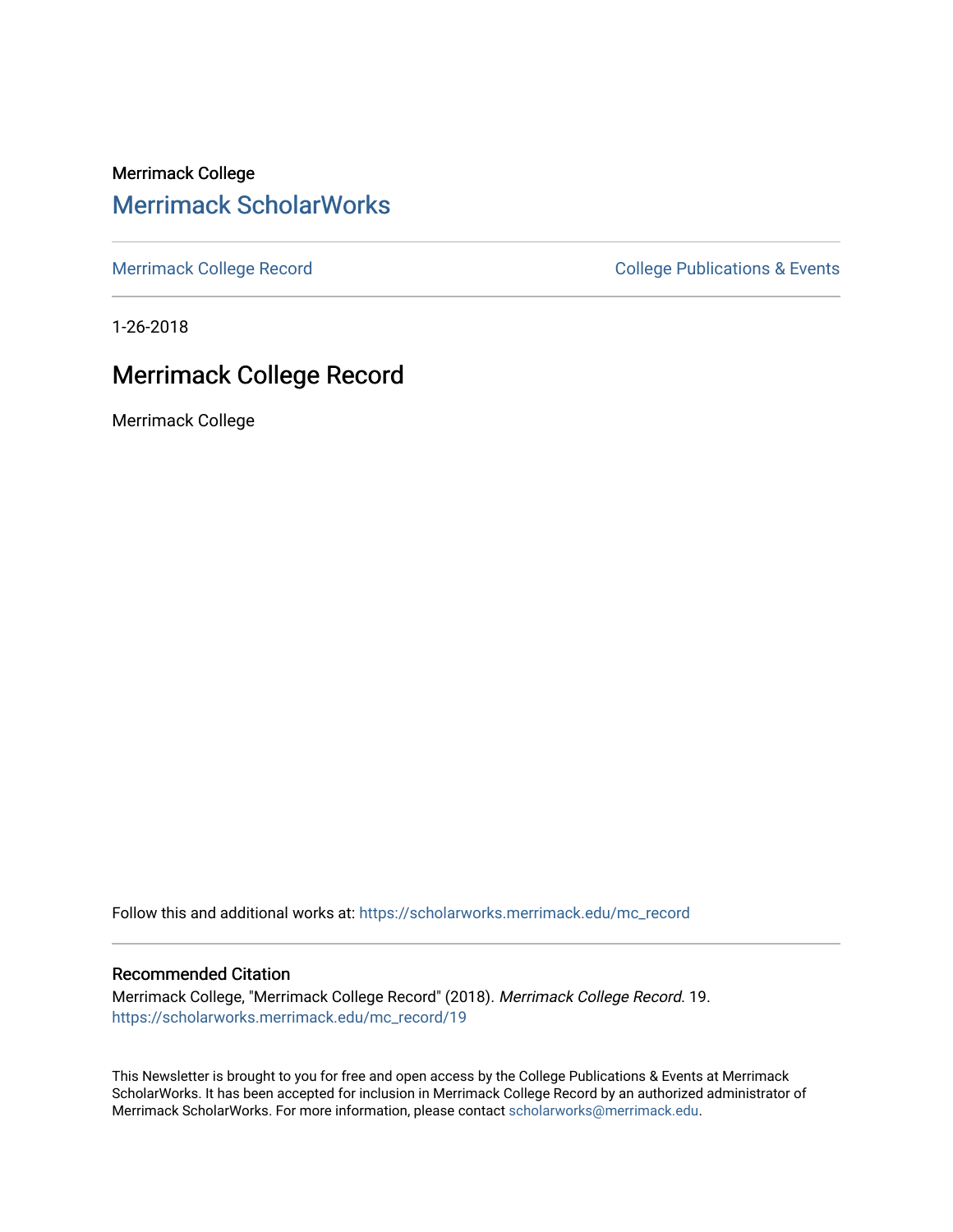

# MERRIMACK COLLEGE RECORD

## **JANUARY 2018**



## **Message From the President: Mission and Vision Campus Meetings this Spring**



The Mission and Vision Statement of the College begins with "Our Mission is to Enlighten Minds, Engage Hearts, and Empower Lives."

That statement is just now beginning its 10th year of inspiring and challenging our community. Over these 10 years it has served us as the bedrock of the 2011 NEASC accreditation, the foundation of the Agenda for Distinction, and the inspiration for the Together for Good capital campaign.

We are aware that a very significant percentage of our current community was not involved in the shaping and crafting of the statement in 2008. This winter, we are hoping to engage as much

of our community as possible with this bedrock Mission and Vision Statement, so that it might inspire the next phase of planning and implementing Merrimack's future through, for example, the development of the next strategic plan for the College — the Agenda for the Future another successful NEASC accreditation process in 2021, curriculum development, servicelearning, campus mission and ministry, and our engagement in Lawrence and other neighboring communities.

I have asked Father Raymond Dlugos, O.S.A., vice president for mission and ministry, and Nancy Ludwig, vice president for institutional effectiveness, to develop a process through which the entire community can further and deepen their engagement with our mission. There will be a series of public and private discussions this spring through which we will develop and explore ways in which we can all more effectively live out our mission.

Each senior vice president has been asked to to encourage staff reporting to them, through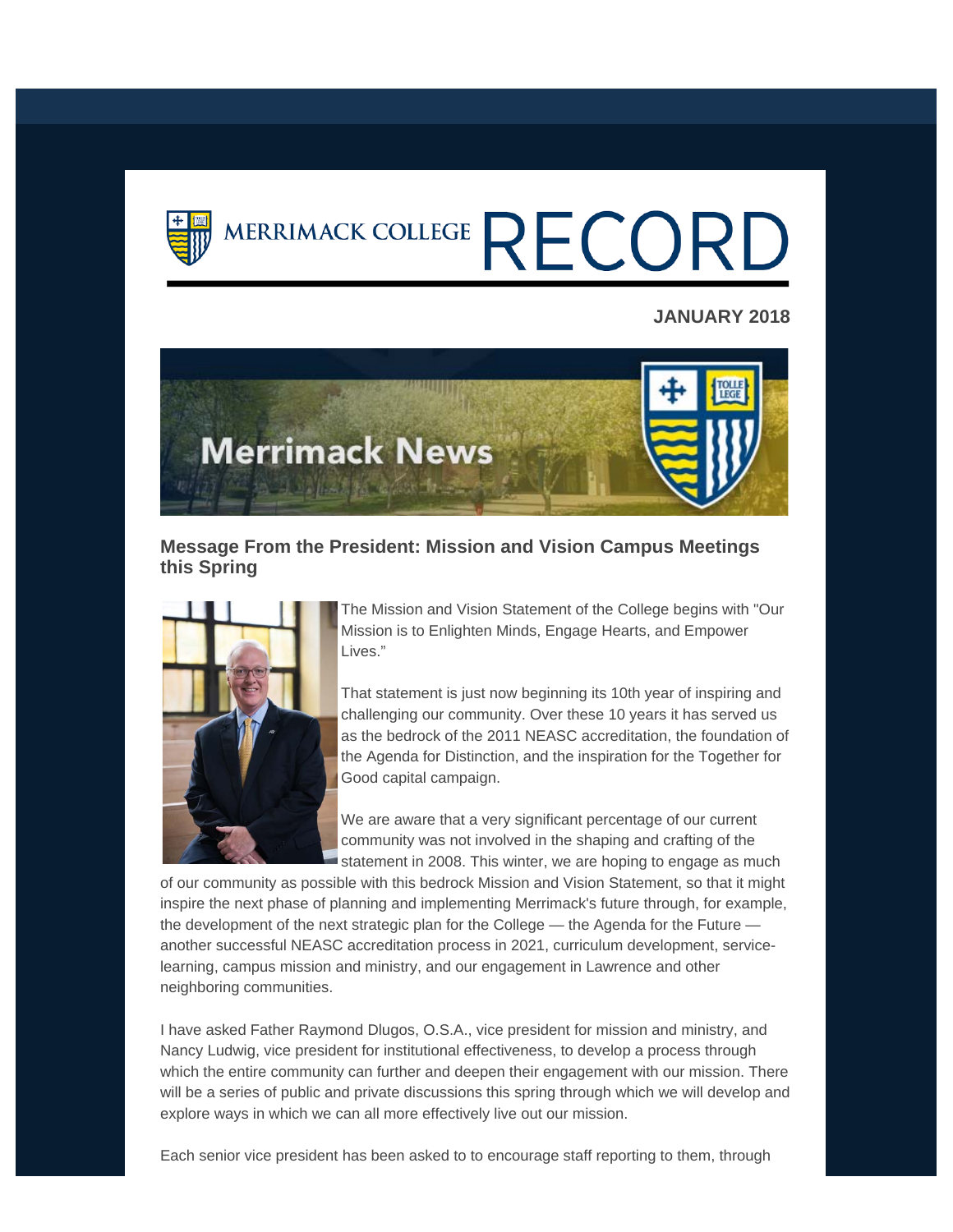various departments and units, to attend at least one session. Each academic dean will organize events for the faculty and staff of each school. The Student Government Association, the Graduate Student Association, and the Student Athlete Advisory Council are also being asked to organize events for students to participate in the process.

This campus conversation is rooted in and inspired by our Catholic, Augustinian heritage, which undergirds all that we do at Merrimack. We hope to engage the entire Merrimack family in the discussion

Later this year, we will hold another set of conversations about what we have shared and learned from one another in this process.

I hope I will see you all at one or more of these sessions, or engage you with on a personal level on what Merrimack's mission means to you and your important work here at the College.

The following sessions have been scheduled, with more to come.

- Monday, Jan. 29, 12 to 1:30 p.m., **School of Education and Social Policy**, in Crowe Hall Executive Room
- Thursday, Feb. 1, 4 to 6 p.m., **School of Liberal Arts**, in Cascia Hall
- Tuesday, Feb. 6, 4:30 to 6 p.m., **Student Government Association**, in Crowe Hall Executive Room
- Thursday, Feb. 8, 8 to 10 a.m., **open session for administrators and staff**, Cascia Hall
- Tuesday, Feb. 13, 4 to 6 p.m., **School of Science and Engineering and School of Health Sciences**, Cascia Hall
- Tuesday, Feb. 20, 12 to 2 p.m., **open session for administrators and staff**, Cascia Hall
- Tuesday, Feb. 20, 4 to 6 p.m., **invited students**, Blue Line Club
- Tuesday, Feb. 27, 12 to 2 p.m., **open session for administrators and staff**, Cascia Hall
- Wednesday, Feb. 28, 4 to 6 p.m., **Girard School of Business**, in Crowe Hall

I want to thank you in advance for your engagement and participation in this important effort for the college.

God Bless,

Christopher E. Hopey, Ph.D. President

## **Professor Listed Among Top Education Researchers for Sixth Straight Year**

The Edu-Scholar Public Influence Rankings has listed Merrimack professor Dan Sarofian-Butin, Ph.D., among America's top education researchers for the sixth consecutive year.

The annual list of 200 scholars, recognizes those who shape public discussions on education.

Sarofin-Butin, former founding dean of the School of Education and Social Policy and full professor in the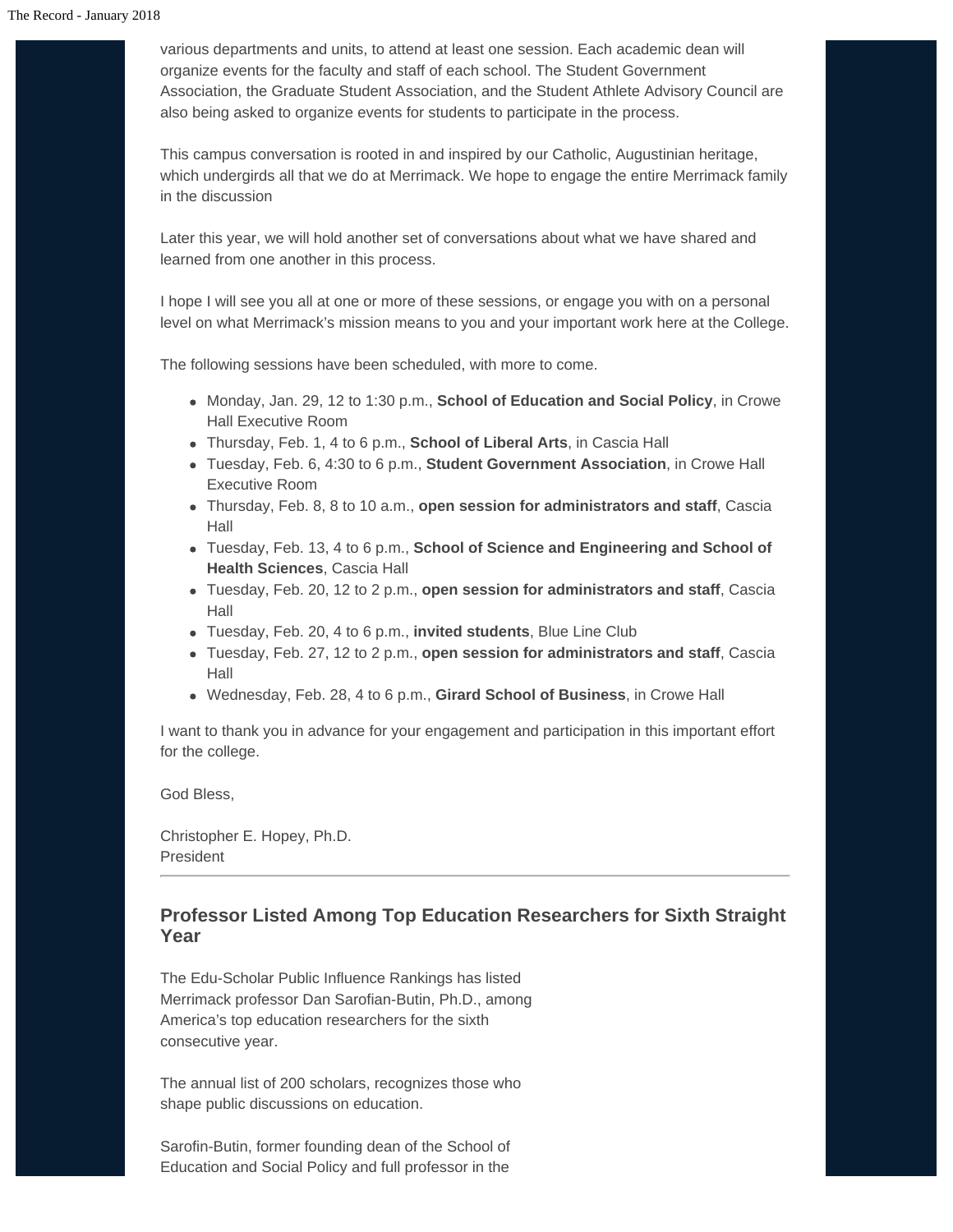

Department of Education and Community Studies, has spent much of his career working to enhance engaged

learning. His recent work has focused on the pros and cons of digital learning technologies and online learning.

"My public scholarship looks at high-impact practices — such as service-learning — and examines how we can change our teaching and learning to become transformational and help students become thoughtful and engaged citizens, Sarofian-Butin said.

Educators must find ways to make teaching and learning more powerful. Technology is not going away and instead is becoming ubiquitous in the classroom, Sarofian-Butin said.

"So, how do we foster college as an apprenticeship into democracy, rather than what I call an apprenticeship into Wikipedia?"

Frederick M. Hess, director of education policy at the American Enterprise Institute, developed the Edu-Scholar Public Influence Rankings list that is published by *Education Week*. It uses metrics to calculate how scholars are able to make significant contributions to the national debate on public education by moving ideas from academic journals to the national conversation.

"I'm honored to be a part of this list," Sarofin-Butin said. "Rick Hess has, I believe, done a very important thing by promoting the idea that faculty should be public scholars and can make a difference by being part of the public debate about key issues."

# **Ex-Warrior Icer Named to Canadian Olympic Team**



Merrimack graduate Karl Stollery '12, who played for the Warriors' men's hockey program from 2008 to 2012, has been named to Team Canada's 2018 Olympic men's hockey squad. He is the first former Merrimack studentathlete to become an Olympian.

One of the best defensemen in program history, Stollery graduated as a three-time winner of the team's Top Defenseman Award. His 83 points rank 10th among all defensemen in program history and second-most by a defenseman since Merrimack joined Hockey East. He also ranks third all-time in games played, with 145.

Stollery served as team captain during the 2011–12 campaign. He was a driving force in helping the team reach its first-ever Hockey East Tournament Championship Final and its second Division I NCAA Tournament berth. He also earned all-conference honorable mention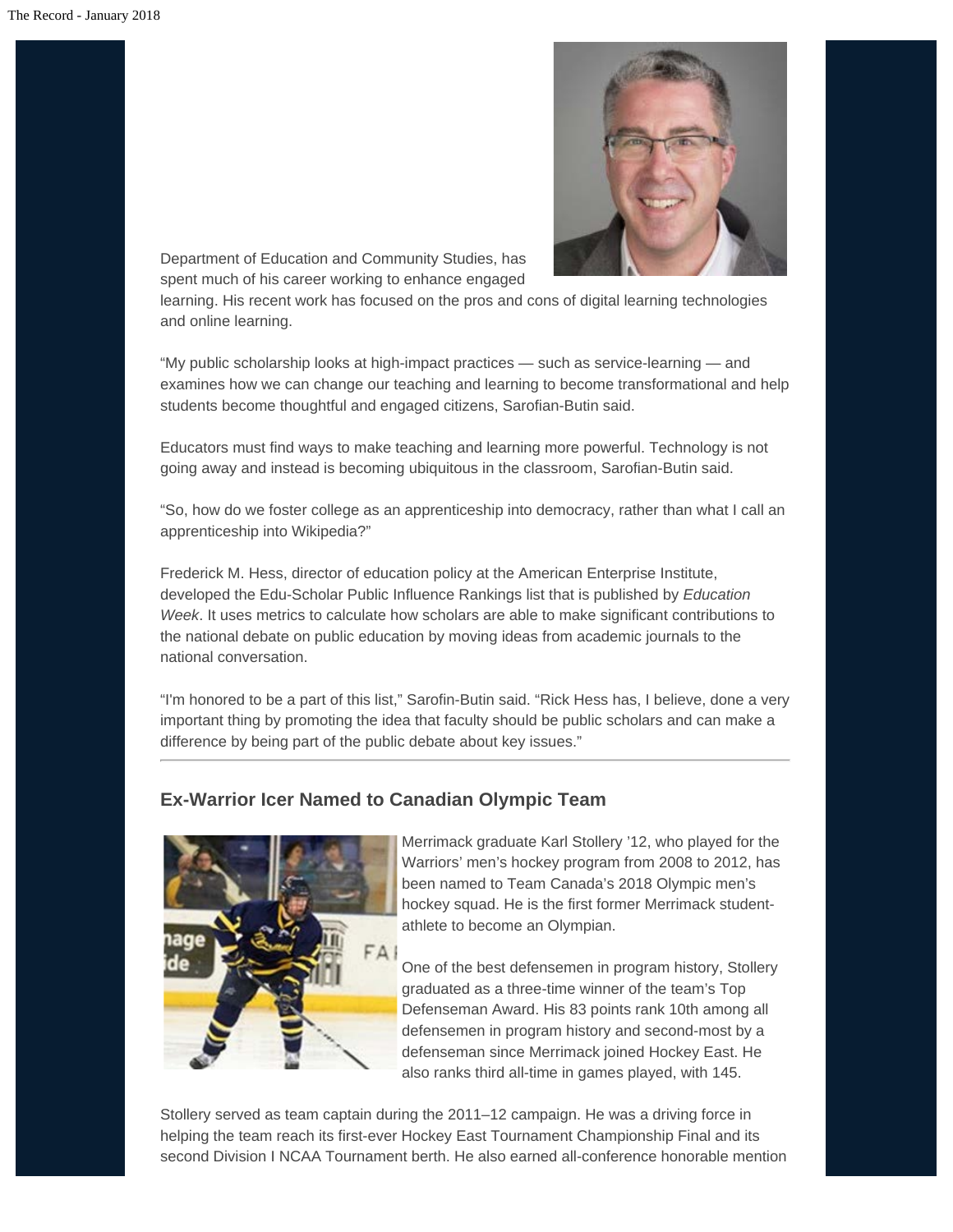recognition as a junior and was an all-rookie team selection as a freshman.

Stollery signed with the National Hockey League's Colorado Avalanche after his final season on campus and spent four years with that organization before shorter stints with San Jose and New Jersey. He has logged 23 appearances in his NHL career and more than 300 games at the AHL level.

The XXIII Olympic Winter Games will be held February 9–25 in Pyeongchang, South Korea. Team Canada will play three preliminary-round games — the first against Switzerland on Thursday, February 15, at 7:10 a.m. EST — before beginning the playoff round on Monday, February 19. The Gold Medal Game is scheduled for Sunday, February 25.

# **New Research in Health Communication Helps Patients Take Control**

A recent study by Andrew Tollison, Ph.D., assistant professor of communication and media at Merrimack College, underscores the value of communication for patients.

Tollison specializes in the role communication plays in health care — specifically among cancer patients and chronically ill people who experience a "loss of control" after being diagnosed. A terminal or chronic health diagnosis is potentially life changing, and can make patients feel as if they've lost control of their lives and the decisions concerning their own health.



"Most people want to feel a level of certainty, but throw

something like cancer into the mix and that changes the rest of your life," said Tollison. "If someone dwells on what is lost, that can begin to shift the person's identity."

Tollison's research found that patients can regain a sense of control through communication — by taking charge of the decisions such as whether or not to share details of their illness, whom to tell, and how much to share. "How a patient talks about their illness can give them a sense of ownership over their condition," he said. "In most cases, life doesn't have to stop when you get sick. You can reframe your mindset to focus on what you still have control over."

Another important component of health communication that Tollison addresses is the physician-to-patient communication — or, stated more plainly, "bedside manner." "Seriously ill individuals are required at times to relinquish full control of their health to physicians," said Tollison. "They are literally trusting the doctors with their lives." That process involves relinquishing some control and exercising a level of acceptance, but patients can still retain a degree of control by letting their doctors know their expectations and staying informed.

Tollison has been invited to several local support groups for terminally and chronically ill patients and their families to help outfit them with communication tools when dealing with medical conditions. He holds a Ph.D. from the University of Texas at Austin, as well as M.S. and B.S. degrees from the University of Tennessee.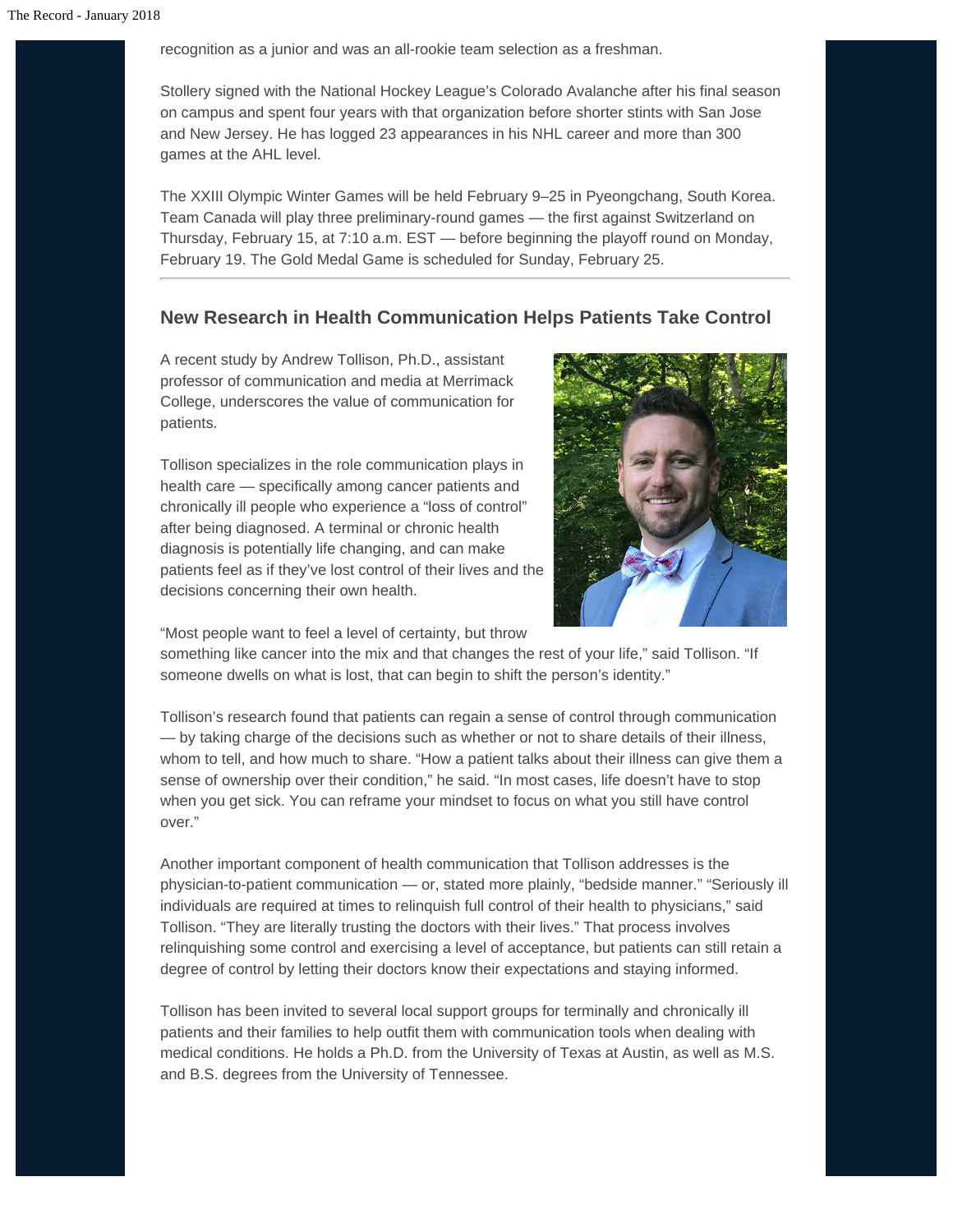

#### **Federal Tax Reform 2018**

As you are well aware, major changes were made to the US tax code at the end of last year. On January 11, the Internal Revenue Services (IRS) issued Notice 1036, (the 2018 Percentage Method Tables for Income Tax Withholding) to implement provisions included in the recently enacted Tax Cuts and Jobs Act. The updated tables (linked above) reflect new rates for employers to use during the 2018 tax year. This communication provides some important information about these changes and steps you can take to review them.

**Federal Income Tax Withholding Information -** The new withholding tables are designed to work with current W-4 forms that employees already filed to claim withholding allowances. You are not required to make changes at this time. However, we recommend you review your withholding any time your personal or financial information changes. If you choose to make any changes to your W-4 Employee Withholding Allowance, you may do so by logging into the ADP portal at **[https://workforcenow.adp.com](https://workforcenow.adp.com/)**.

**2018 Paycheck –** ADP, our payroll vendor has implemented system changes that will apply

the newly released 2018 tax tables to all paychecks with pay dates on or after January  $26<sup>th</sup>$ . Verify that your federal, state and local taxes are reflected accurately and report any discrepancies to Payroll Services at **[Payroll@Merrimack.edu](mailto:Payroll@Merrimack.edu)** or by calling Kay Coppola at ext. 5329 or Robin French at ext. 5966. More information is also available in the IRS Withholding Tables Frequently Asked Questions -**[https://www.irs.gov/pub/irs](https://www.irs.gov/pub/irs-pdf/n1036.pdf)[pdf/n1036.pdf](https://www.irs.gov/pub/irs-pdf/n1036.pdf)** and **[https://www.irs.gov/newsroom/irs-withholding-tables-frequently](https://www.irs.gov/newsroom/irs-withholding-tables-frequently-asked-questions)[asked-questions](https://www.irs.gov/newsroom/irs-withholding-tables-frequently-asked-questions)**

#### **Take Advantage of College's Fitness Benefit**

Merrimack's medical insurance plans with Harvard Pilgrim include an annual fitness reimbursement benefit of \$150 per single, dual or family contract. **The deadline to submit reimbursement requests for 2017 is March 31, 2018.** To be eligible, subscribers must belong to a qualified health and fitness club for at least four months in a calendar year while also being a member of Harvard Pilgrim (coinciding months). In addition, subscribers must be currently enrolled in Harvard Pilgrim at the time of reimbursement. Fitness reimbursement applies to monthly fees paid to a facility that provides cardiovascular and strength-training equipment for exercising and improving physical fitness. Qualifying members can request reimbursement by applying online through HPHConnect for Members, or by U.S. mail. For more information and to download the fitness reimbursement form, visit harvardpilgrim.org/public/discounts-savings/fitness-reimbursement, or call member services at (888) 333-4742.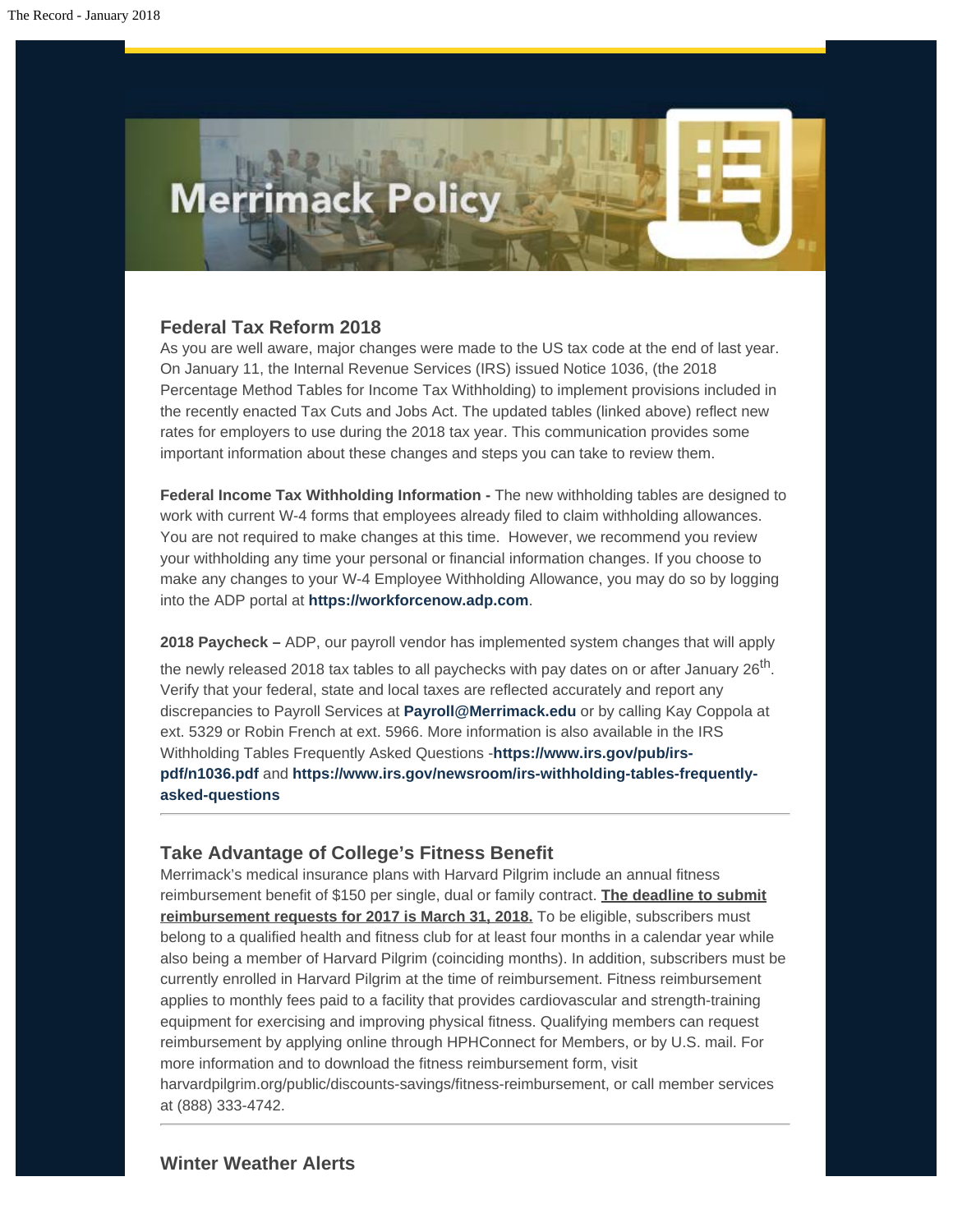Get the latest weather-related news via text and email about delays and closings at Merrimack by **[signing up for RAVE alerts](https://www.getrave.com/login/merrimack)**!

**W2s Now Available** Merrimack employees can now access 2017 W2's on line on the ADP portal **[https://workforcenow.adp.com](https://workforcenow.adp.com/)**



**Kevin Gately** was appointed Merrimack College's registrar in January 2018. Gately has more than 20 years of experience in academia, including the last eight years as registrar for Rivier University in Nashua, New Hampshire. He previously served as registrar for Middlesex Community College.

**Shane Morin** joined Merrimack in December 2017 as a police department dispatcher. He is working the swing shift from 3 to 11 p.m. and 11 p.m. to 7 a.m. He's a 2017 graduate of Lyndon State College where he earned as associate degree in business management and bachelor degree in sports leadership.



#### **[Spirituality Lecture Series Features Rabbi Howard Mandell](https://www.merrimack.edu/live/events/967891-spirituality-series-jewish-spirituality)**

**Tuesday, January 30 7:00 p.m.**

#### **Stevens Auditorium, Cushing Hall**

Rabbi Howard Mandell will lecture on Jewish spirituality. The speaker series is an introduction to Merrimack's new graduate degree in spirituality and spiritual direction that officially starts in the fall, said professor Joseph T. Kelley, director of the Center for the Study of Jewish-Christian-Muslim Relations. Mandell's lecture is free and open to the public. Mandell follows previous speakers Rev. Ray Dlugos, OSA; associate professor Laura Pruett; Kevin Salemme, director of Media Instructional Services; and Tufts University chaplain Shareda Hosein, a